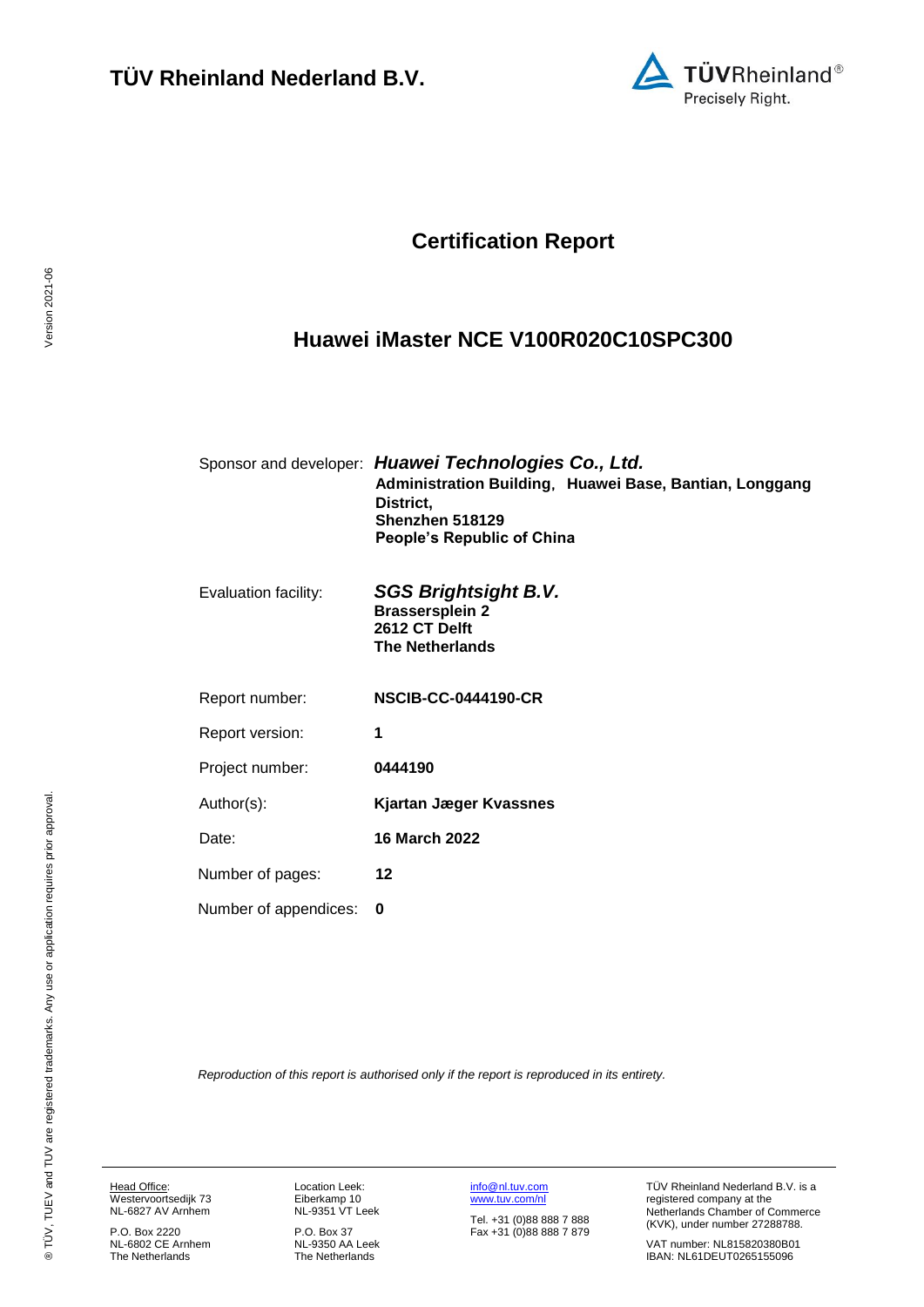

# **CONTENTS**

| <b>Foreword</b>                                                                                                                                          | 3                                               |
|----------------------------------------------------------------------------------------------------------------------------------------------------------|-------------------------------------------------|
| <b>Recognition of the Certificate</b>                                                                                                                    | 4                                               |
| International recognition<br>European recognition                                                                                                        | 4<br>$\overline{4}$                             |
| <b>Executive Summary</b><br>1                                                                                                                            | 5                                               |
| <b>Certification Results</b><br>$\mathbf{2}$                                                                                                             | 6                                               |
| 2.1<br>Identification of Target of Evaluation<br>2.2<br><b>Security Policy</b><br>2.3<br>Assumptions and Clarification of Scope<br>2.3.1<br>Assumptions  | 6<br>$\,6$<br>$6\phantom{1}6$<br>$6\phantom{a}$ |
| 2.3.2<br>Clarification of scope                                                                                                                          | $\overline{7}$                                  |
| Architectural Information<br>2.4<br>2.5<br>Documentation<br><b>IT Product Testing</b><br>2.6<br>2.6.1<br>Testing approach and depth                      | $\overline{7}$<br>8<br>8<br>8                   |
| 2.6.2<br>Independent penetration testing                                                                                                                 | 9                                               |
| 2.6.3<br>Test configuration                                                                                                                              | 9                                               |
| 2.6.4<br><b>Test results</b>                                                                                                                             | 9                                               |
| <b>Reused Evaluation Results</b><br>2.7<br>2.8<br><b>Evaluated Configuration</b><br><b>Evaluation Results</b><br>2.9<br>2.10<br>Comments/Recommendations | 9<br>$\boldsymbol{9}$<br>9<br>10                |
| <b>Security Target</b><br>3                                                                                                                              | 11                                              |
| <b>Definitions</b><br>4                                                                                                                                  | 11                                              |
| <b>Bibliography</b><br>5                                                                                                                                 | 12                                              |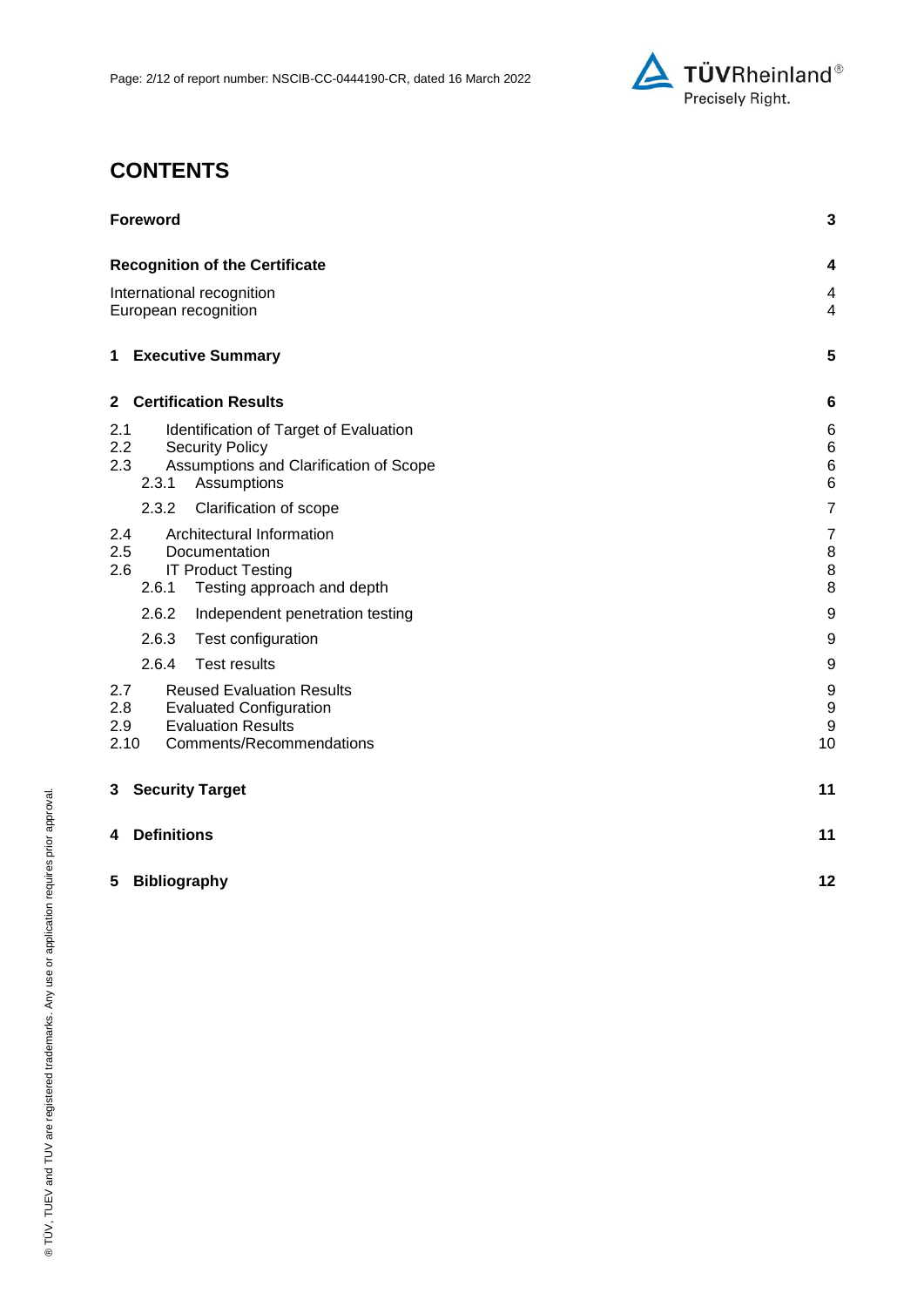

### **Foreword**

The Netherlands Scheme for Certification in the Area of IT Security (NSCIB) provides a third-party evaluation and certification service for determining the trustworthiness of Information Technology (IT) security products. Under this NSCIB, TÜV Rheinland Nederland B.V. has the task of issuing certificates for IT security products, as well as for protection profiles and sites.

Part of the procedure is the technical examination (evaluation) of the product, protection profile or site according to the Common Criteria assessment guidelines published by the NSCIB. Evaluations are performed by an IT Security Evaluation Facility (ITSEF) under the oversight of the NSCIB Certification Body, which is operated by TÜV Rheinland Nederland B.V. in cooperation with the Ministry of the Interior and Kingdom Relations.

An ITSEF in the Netherlands is a commercial facility that has been licensed by TÜV Rheinland Nederland B.V. to perform Common Criteria evaluations; a significant requirement for such a licence is accreditation to the requirements of ISO Standard 17025 "General requirements for the accreditation of calibration and testing laboratories".

By awarding a Common Criteria certificate, TÜV Rheinland Nederland B.V. asserts that the product or site complies with the security requirements specified in the associated (site) security target, or that the protection profile (PP) complies with the requirements for PP evaluation specified in the Common Criteria for Information Security Evaluation. A (site) security target is a requirements specification document that defines the scope of the evaluation activities.

The consumer should review the (site) security target or protection profile, in addition to this certification report, to gain an understanding of any assumptions made during the evaluation, the IT product's intended environment, its security requirements, and the level of confidence (i.e., the evaluation assurance level) that the product or site satisfies the security requirements stated in the (site) security target.

Reproduction of this report is authorised only if the report is reproduced in its entirety.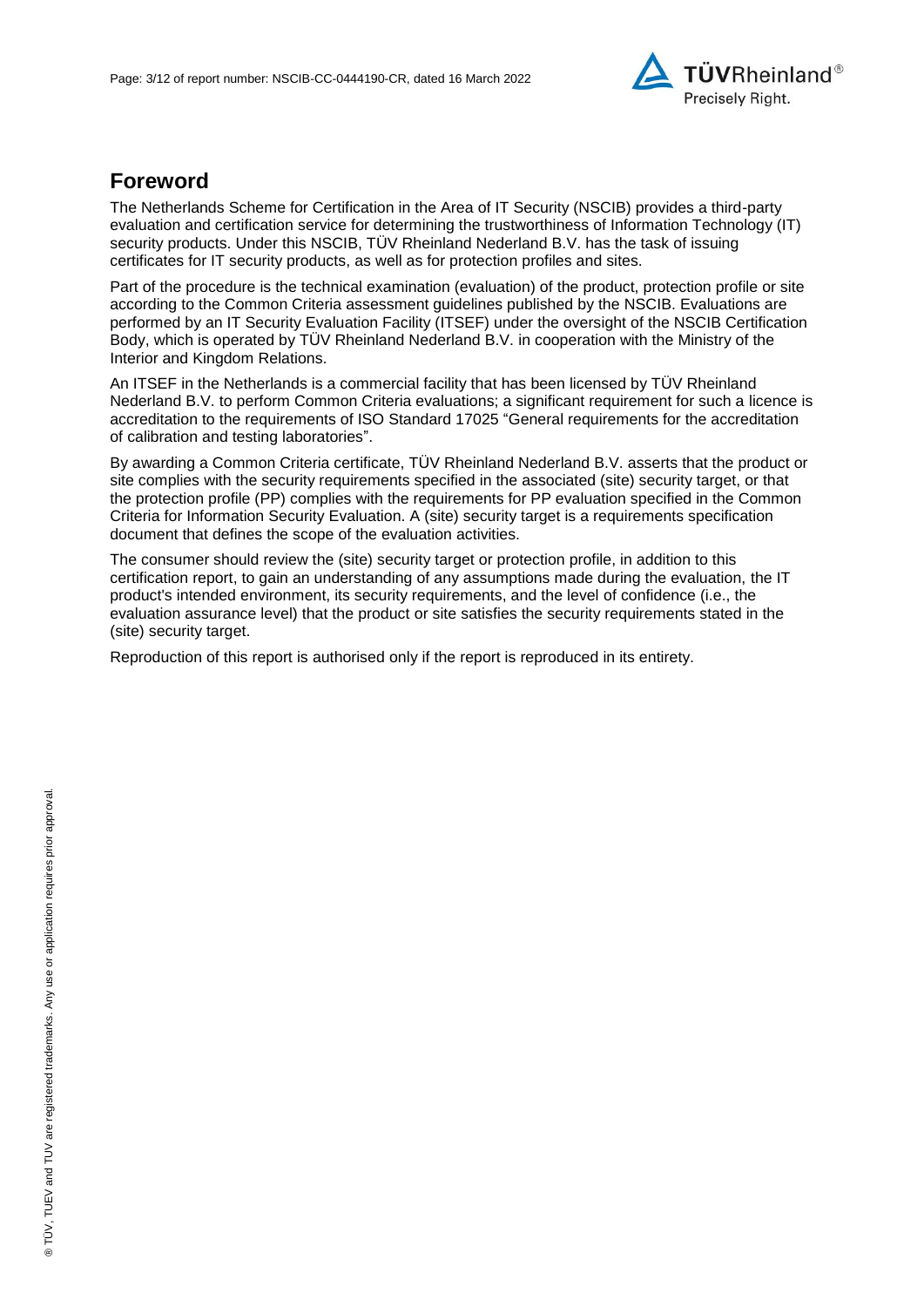

## **Recognition of the Certificate**

The presence of the Common Criteria Recognition Arrangement (CCRA) and the SOG-IS logos on the certificate indicates that this certificate is issued in accordance with the provisions of the CCRA and the SOG-IS Mutual Recognition Agreement (SOG-IS MRA) and will be recognised by the participating nations.

#### **International recognition**

The CCRA was signed by the Netherlands in May 2000 and provides mutual recognition of certificates based on the Common Criteria (CC). Since September 2014 the CCRA has been updated to provide mutual recognition of certificates based on cPPs (exact use) or STs with evaluation assurance components up to and including EAL2+ALC\_FLR.

For details of the current list of signatory nations and approved certification schemes, see [http://www.commoncriteriaportal.org.](http://www.commoncriteriaportal.org/)

#### **European recognition**

The SOG-IS MRA Version 3, effective since April 2010, provides mutual recognition in Europe of Common Criteria and ITSEC certificates at a basic evaluation level for all products. A higher recognition level for evaluation levels beyond EAL4 (respectively E3-basic) is provided for products related to specific technical domains. This agreement was signed initially by Finland, France, Germany, The Netherlands, Norway, Spain, Sweden and the United Kingdom. Italy joined the SOG-IS MRA in December 2010.

For details of the current list of signatory nations, approved certification schemes and the list of technical domains for which the higher recognition applies, see [https://www.sogis.eu.](https://www.sogis.eu/)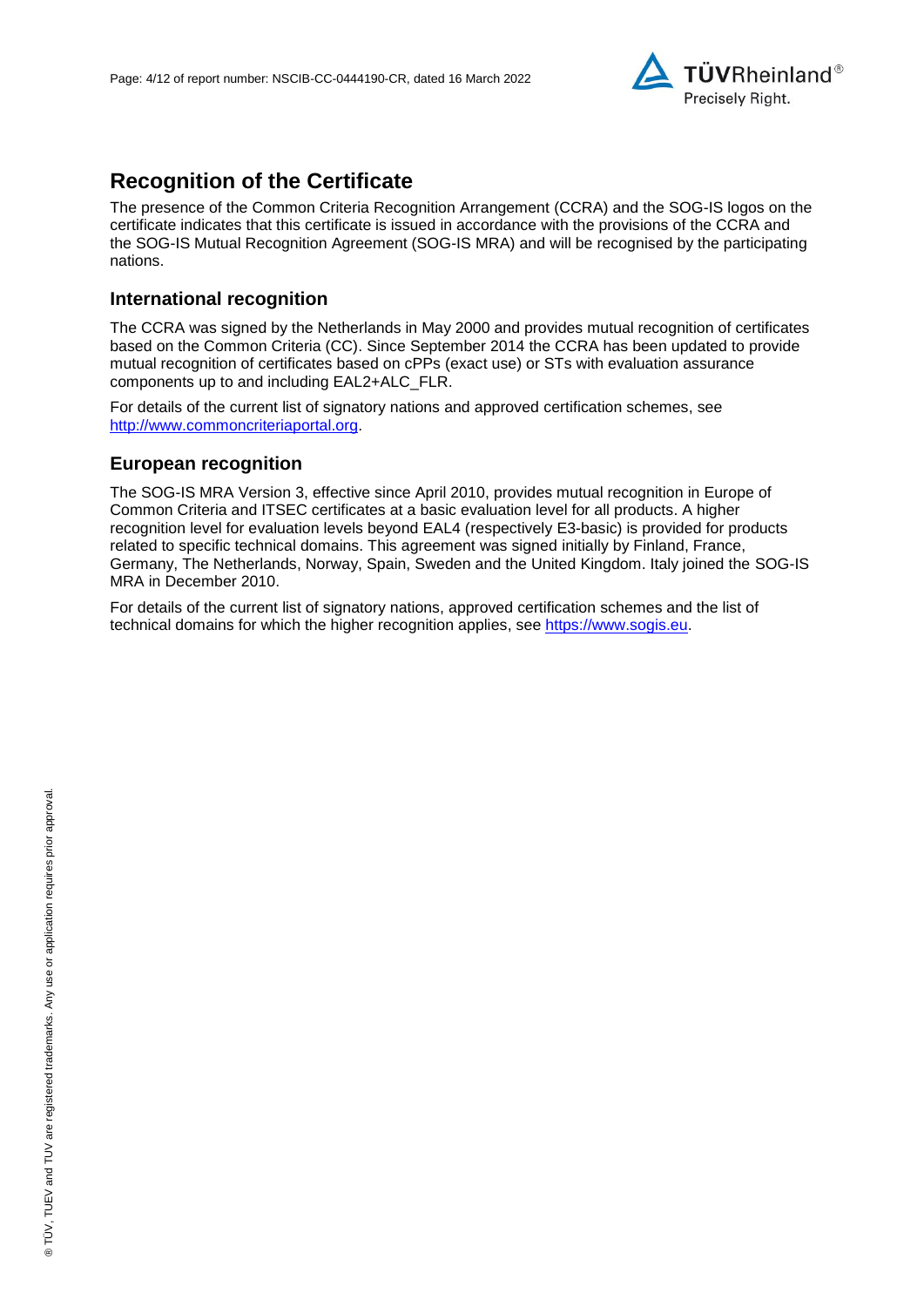<span id="page-4-2"></span>

## **1 Executive Summary**

This Certification Report states the outcome of the Common Criteria security evaluation of the [Huawei](#page-0-3)  [iMaster NCE V100R020C10SPC300.](#page-0-3) The developer of the [Huawei iMaster NCE](#page-0-3)  [V100R020C10SPC300](#page-0-3) is [Huawei Technologies Co., Ltd.](#page-0-4) located in Shenzhen, China and they also act as the sponsor of the evaluation and certification. A Certification Report is intended to assist prospective consumers when judging the suitability of the IT security properties of the product for their particular requirements.

The TOE is a network cloud engine developed by Huawei. The TOE integrates functions such as network management, service control, and network analysis. It is the core enablement system for network resource pooling, network connection automation and self-optimization, and O&M automation. The TOE is a software solution which can be deployed on-premises or as a SaaS in a public cloud.

The TOE has been evaluated by SGS Brightsight B.V. located in Delft, The Netherlands. The evaluation was completed on 14 March 2022 with the approval of the ETR. The certification procedure has been conducted in accordance with the provisions of the Netherlands Scheme for Certification in the Area of IT Security *[NSCIB]*.

The scope of the evaluation is defined by the security target *[ST]*, which identifies assumptions made during the evaluation, the intended environment for the [Huawei iMaster NCE V100R020C10SPC300,](#page-0-3) the security requirements, and the level of confidence (evaluation assurance level) at which the product is intended to satisfy the security requirements. Consumers of the [Huawei iMaster NCE](#page-0-3)  [V100R020C10SPC300](#page-0-3) are advised to verify that their own environment is consistent with the security target, and to give due consideration to the comments, observations and recommendations in this certification report.

<span id="page-4-0"></span>The results documented in the evaluation technical report *[ETR]* <sup>1</sup> for this product provide sufficient evidence that the TOE meets the EAL4 augmented (EA[L4+](#page-4-0)) assurance requirements for the evaluated security functionality. This assurance level is augmented with ALC FLR.2 (Flaw reporting procedures).

<span id="page-4-1"></span>The evaluation was conducted using the Common Methodology for Information Technology Security Evaluation, Version 3.1 Revision 5 *[CEM]* for conformance to the Common Criteria for Information Technology Security Evaluation, Version 3.1 Revision [5](#page-4-1) *[CC]* (Parts I, II and III).

TÜV Rheinland Nederland B.V., as the NSCIB Certification Body, declares that the evaluation meets all the conditions for international recognition of Common Criteria Certificates and that the product will be listed on the NSCIB Certified Products list. Note that the certification results apply only to the specific version of the product as evaluated.

l

<sup>1</sup> The Evaluation Technical Report contains information proprietary to the developer and/or the evaluator, and is not available for public review.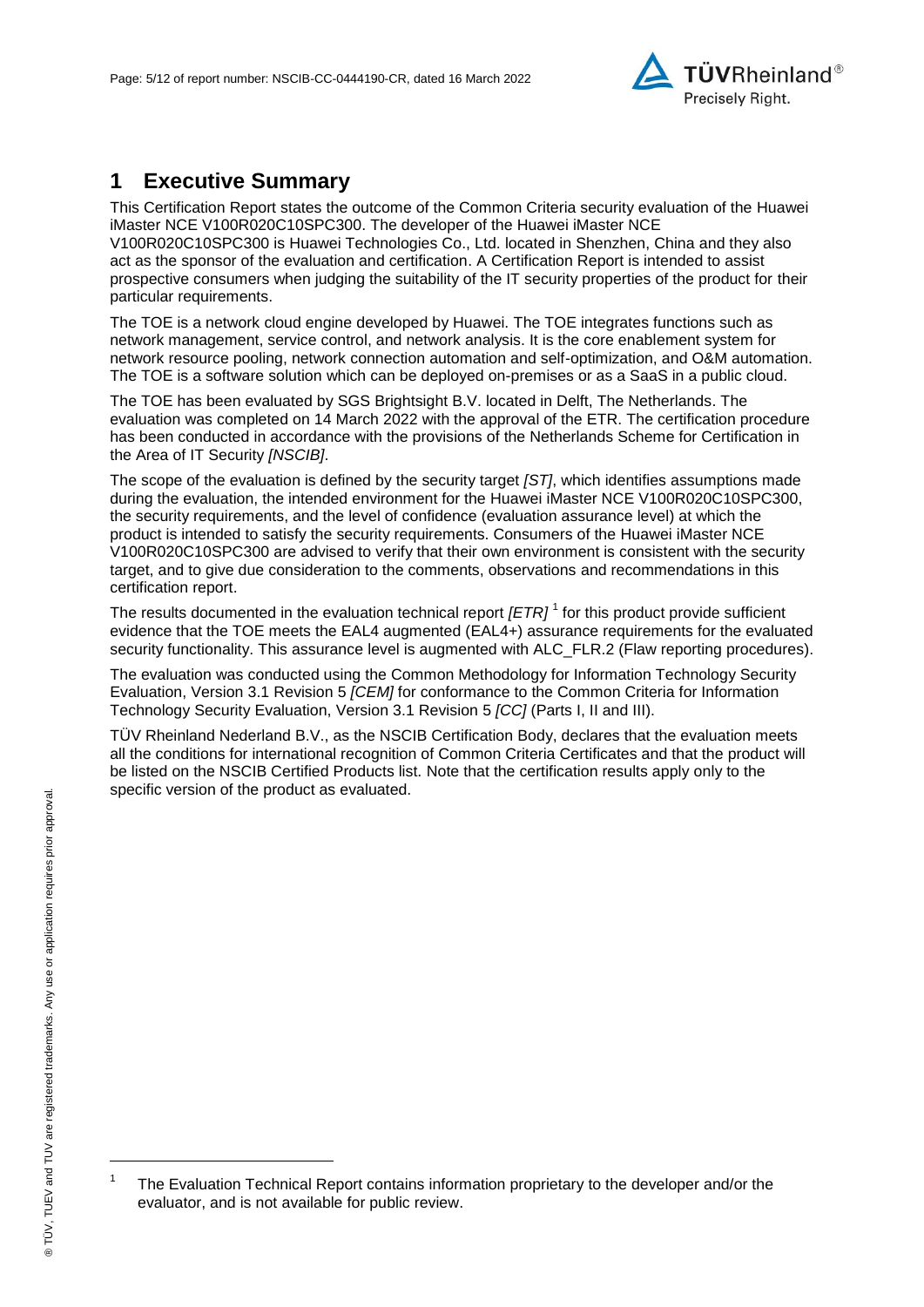

## **2 Certification Results**

### *2.1 Identification of Target of Evaluation*

The Target of Evaluation (TOE) for this evaluation is the [Huawei iMaster NCE V100R020C10SPC300](#page-0-3) from [Huawei Technologies Co., Ltd.](#page-0-4) located in [Shenzhen, China.](#page-4-2)

The TOE is comprised of the following main components:

| <b>Delivery</b><br>item type | <b>Identifier</b>  | <b>Version</b>    |
|------------------------------|--------------------|-------------------|
| Software                     | Huawei iMaster NCE | V100R020C10SPC300 |

NCE can be deployed in on-premises mode or as a SaaS in a public cloud.

The following deployment modes are used for on-premise deployment:

- NCE-FAN A+O+H
- NCE FAN
- NCE-T
- NCE-IP
- NCE-AOC
- NCE-SUPER

The following deployment mode is used for public cloud deployment:

NCE-FAN SaaS

See section 1.4.1.1 of the *[ST]* for the detailed software package list for each deployment mode.

To ensure secure usage a set of guidance documents is provided, together with the [Huawei iMaster](#page-0-3)  [NCE V100R020C10SPC300.](#page-0-3) For details, see section [2.5](#page-7-0) ["Documentation"](#page-7-0) of this report.

#### *2.2 Security Policy*

iMaster NCE is a unified platform that manages, controls, and maintains cloud-based SDN networks. NCE can be used in carrier, enterprise, and residential service scenarios. It is a unified software orchestration and workflow engine that implements automation and autonomy, including planning and simulation, service provisioning, monitoring, assurance, and optimization, on physical and virtual networks throughout their lifecycles.

The major security features of NCE that are subject to evaluation are:

- User management
- Authentication
- Access control
- Communication security
- User session management
- Auditing
- Security management function
- Cryptographic functions

#### *2.3 Assumptions and Clarification of Scope*

#### **2.3.1 Assumptions**

The assumptions defined in the Security Target are not covered by the TOE itself. These aspects lead to specific Security Objectives to be fulfilled by the TOE-Environment. For detailed information on the security objectives that must be fulfilled by the TOE environment, see section 4.2 of the *[ST]*.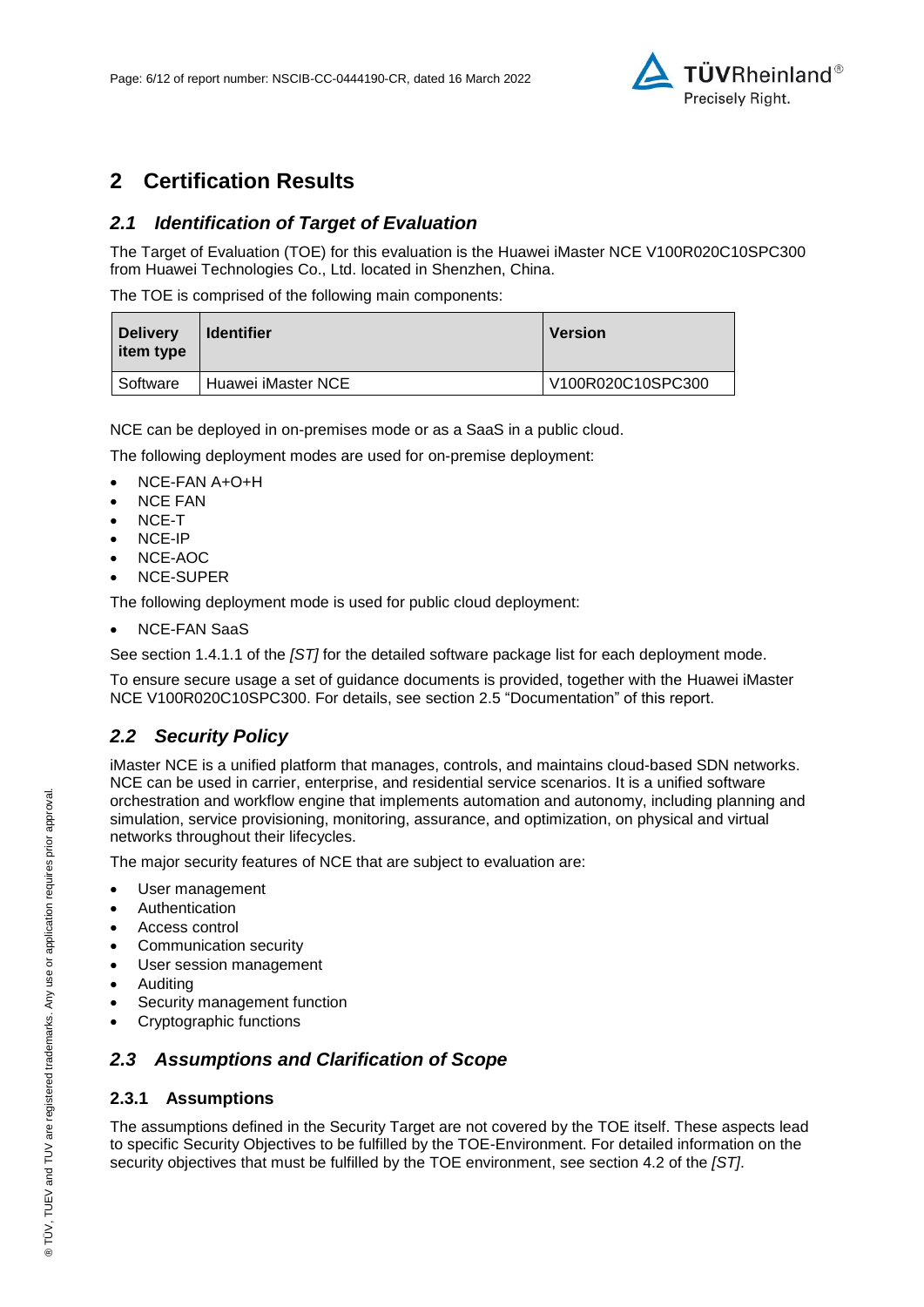

#### **2.3.2 Clarification of scope**

The evaluation did not reveal any threats to the TOE that are not countered by the evaluated security functions of the product.

### *2.4 Architectural Information*

| Management Plane                                                                                     | <b>O&amp;M Plane</b><br>NBI Subsystem<br>O&M                                                                                                                                            |
|------------------------------------------------------------------------------------------------------|-----------------------------------------------------------------------------------------------------------------------------------------------------------------------------------------|
| Security Subsystem<br>Communication<br>Security<br>Audit<br>Management<br>Bus                        | API<br>Web<br>Legacy NBI<br>Management<br>Portal                                                                                                                                        |
| Certificate<br>Key<br>Management<br>Management                                                       | Audit<br>Security Subsystem<br>Certificate<br>Key<br>Communication<br>Security<br>Management<br>Management<br>Bus<br>Management                                                         |
| Management Subsystem<br>Management<br>Deploy and Monitor<br>Web Portal<br>Backup and Restore<br>Base | O&M Subsystem<br>Access Domain<br>Analysis<br>IP Domain<br><b>Transport Domain</b><br>Cross Domain<br>AOC<br>Tools<br>Resource<br>Alarm<br>ODAE<br>Basic<br>Management<br>SBI Subsystem |
|                                                                                                      | NE Access Framework                                                                                                                                                                     |

Figure 1 - TOE logical architecture for the "on-premises" deployment

| <b>Management Plane</b>                                                                                                                                 | <b>O&amp;M Plane</b>                                                                                                                                               | <b>Tenant Plane</b>                                                                                                                                                                         |
|---------------------------------------------------------------------------------------------------------------------------------------------------------|--------------------------------------------------------------------------------------------------------------------------------------------------------------------|---------------------------------------------------------------------------------------------------------------------------------------------------------------------------------------------|
| Security Subsystem<br>Communication<br>Security<br>Audit<br>Management<br>Bus<br>Certificate<br>Key<br>Management<br>Management<br>Management Subsystem | NBI Subsystem<br>O&M Web Portal<br>Security Subsystem<br>Certificate<br>Communication<br>Security<br>Management<br>Management<br>Bus<br>Key<br>Audit<br>Management | NBI Subsystem<br>O&M Web<br>API<br>Management<br>Portal<br>Security Subsystem<br>Communica<br>Security<br>Certificate<br>Management<br>tion Bus<br>Management<br>Key<br>Audit<br>Management |
| Management<br>Deploy and Monitor<br><b>Web Portal</b><br><b>Backup and Restore</b><br>Base                                                              | O&M Subsystem<br>Basic<br>Access Domain<br>Alarm                                                                                                                   | O&M Subsystem<br>Alarm<br>Access Domain<br>ODAE<br>Basic<br>SBI Subsystem<br><b>NE Access Framework</b>                                                                                     |

Figure 2 - TOE logical architecture for the "public cloud" (NCE-FAN SaaS) deployment

The TOE logical architecture consists of two/three independent planes, and each plane consists of a number of subsystems and modules:

- Management plane: the plane that is responsible to manage the TOE itself. It consists of the following subsystems:
	- $\circ$  Security subsystem: responsible for providing the security features of the TOE (I&A, communication security, security management, certification management, key management, and audit logs).
	- o Management subsystem: functional subsystem to perform management tasks of the TOE, such as performing the backup or monitoring the system usage.
- O&M plane: the plane that is responsible for providing main functionalities of the TOE, that is, managing the network elements (NE). It consists of the following subsystems: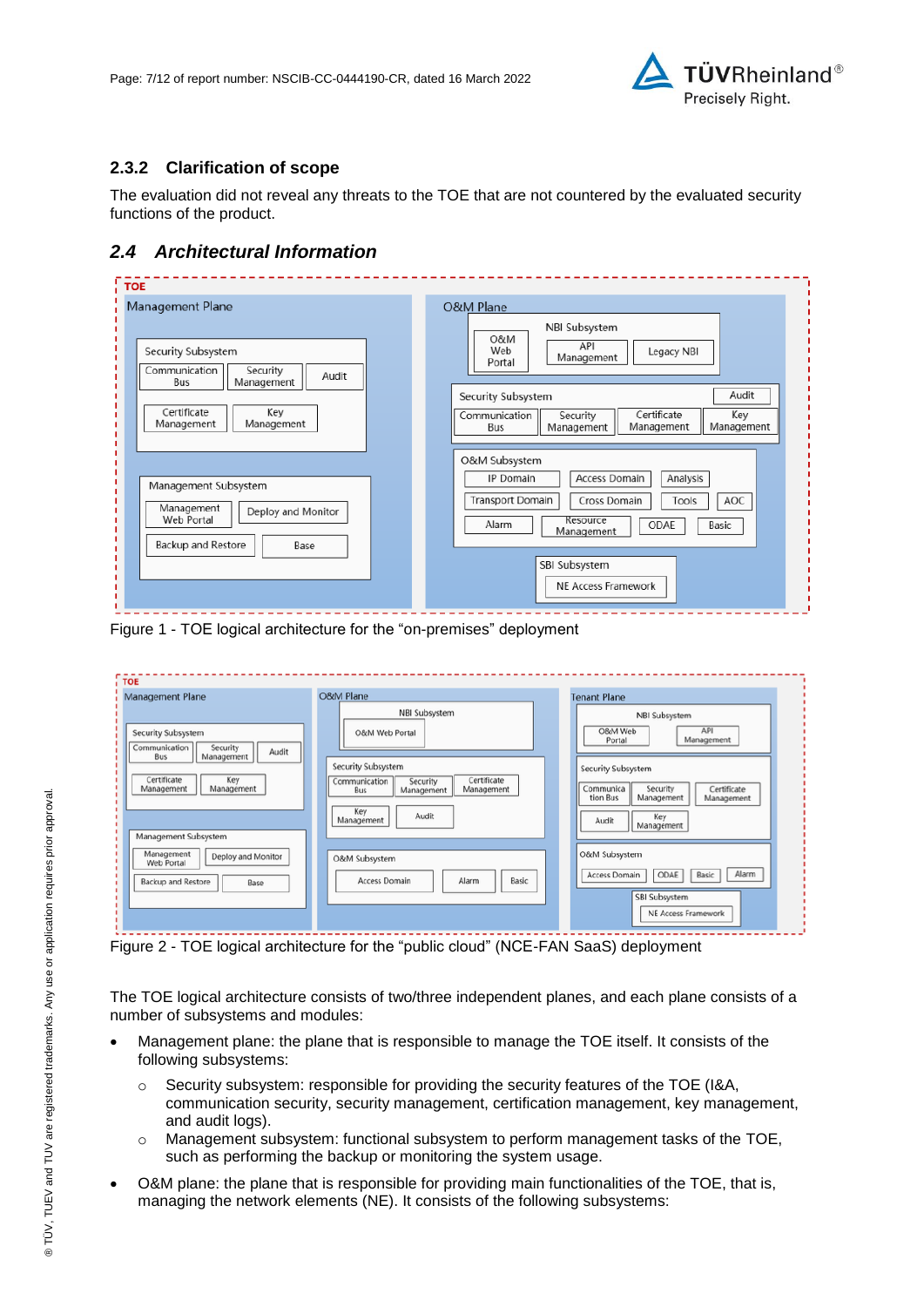

- o NBI subsystem: providing north bound interface (e.g., CORBA, TL1, RESTful API) to the north bound Operation Support System (OSS).
- $\circ$  Security subsystem: responsible for providing the security features of the TOE (I&A, communication security, security management, certification management, key management, and audit logs).
- $\circ$  O&M subsystem: provides the business functionalities for the TOE to manage the network elements.
- o NE Access Network: provides access channels and secure channels for the TOE and NEs to communicate in a protected manner.
- Tenant Plane: For the public cloud deployment scenario (NCE-FAN SaaS), the O&M plane is only responsible for creating and managing the tenants. The managing NE functionalities are moved to the tenant plane so users of each tenant can manage their own resources (NEs, users).

#### <span id="page-7-0"></span>*2.5 Documentation*

The following documentation is provided with the product by the developer to the customer:

| <b>Identifier</b>                                                                                                | <b>Version</b> | <b>Deployment</b><br><b>Scenario</b>              |
|------------------------------------------------------------------------------------------------------------------|----------------|---------------------------------------------------|
| iMaster NCE-T V100R020C10 Product Documentation, 30 July 2021                                                    | $03-C$         | NCE-T                                             |
| iMaster NCE-IP V100R020C10 Product Documentation, 15 October<br>2021                                             | $03-C$         | NCE-IP<br>NCE-AOC                                 |
| iMaster NCE-Super V100R020C10 Product Documentation, 26<br>September 2021                                        | $04-C$         | NCE-Super                                         |
| iMaster NCE-FAN V100R020C10 Product Documentation, 29<br>October 2021                                            | $06-C$         | NCE-FAN<br>$NCE-FAN A+H+O$<br><b>NCE-FAN SaaS</b> |
| iMaster NCE V100R020C10 Product Documentation (Project<br>Deployment & System Maintenance, Arm), 15 October 2021 | $08-C$         | ALL                                               |
| CC HUAWEI iMaster NCE V100R020C10 - Installation Guide, 25<br>January 2021                                       | V1.6           | ALL                                               |
| CC HUAWEI iMaster NCE V100R020C10 -Security Management<br>Guide, 25 January 2021                                 | V1.5           | <b>ALL</b>                                        |

### *2.6 IT Product Testing*

Testing (depth, coverage, functional tests, independent testing): The evaluators examined the developer's testing activities documentation and verified that the developer has met their testing responsibilities.

#### **2.6.1 Testing approach and depth**

The developer test approach is summarized as follows:

- The test cases are divided into five chapters that cover:
	- o All TSFIs
	- o All Subsystems and subsystem interactions
- Four chapters map to the four TSFI categories
- One chapter maps to the cryptographic operations performed on the TOE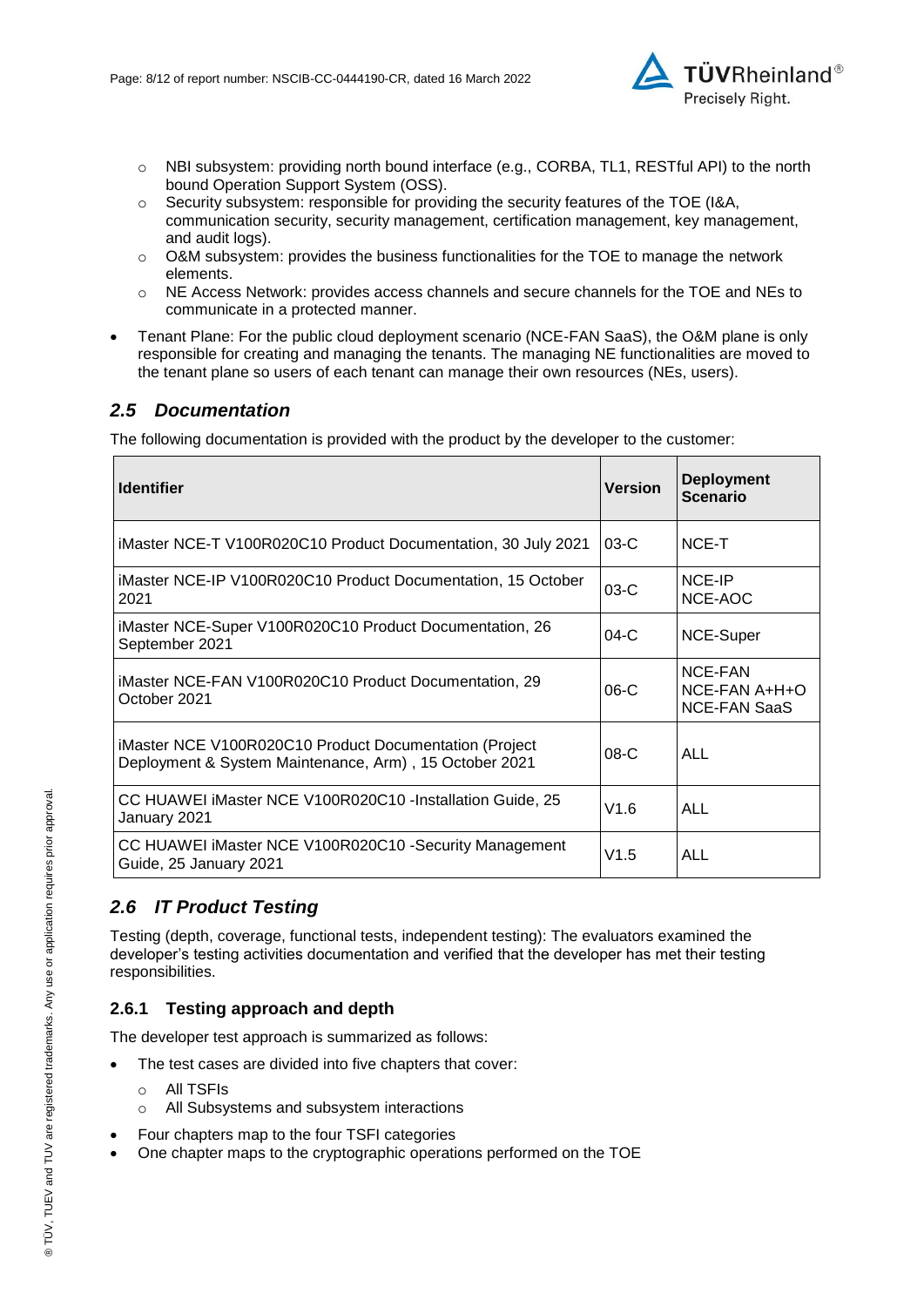

#### **2.6.2 Independent penetration testing**

To identify potential vulnerabilities the evaluator performed the following activities:

- $\triangleright$  SFR design analysis: Based on the information obtained in the evaluation evidence, the SFR implementation details was examined. The aspects described in CEM annex B were considered. During this examination several potential vulnerabilities were identified.
- $\triangleright$  Additional security analysis: When the implementation of the SFR was understood, a coverage check was performed on the relevant aspects of all SFRs. This expanded the list of potential vulnerabilities.
- $\triangleright$  Scanning the TOE using the applicable vulnerability scanning tools (e.g., NMAP, NESSUS) to collect information about the TOE and identify potential vulnerabilities.
- $\triangleright$  Public vulnerability search: The evaluator performed public domain vulnerability search based on the TOE name, TOE type, and identified 3rd party security relevant libraries and/or services. Several additional potential vulnerabilities were identified during a search in the public domain.
- $\triangleright$  The potential vulnerabilities identified were analysed, and some of the potential vulnerabilities were concluded not exploitable within in the Enhanced-Basic attack potential, or covered by guidance. For remaining potential vulnerabilities, penetration tests were devised.

The total test effort expended by the evaluators was 6 days. During that test campaign, 100% of the total time was spent on logical tests.

#### **2.6.3 Test configuration**

The evaluator tested the TOE in all (seven) evaluated deployments listed in *[ST]*, namely:

- NCE-T V100R020C10SPC300
- NCE-IP V100R020C10SPC300
- NCE-FAN V100R020C10SPC300
- NCE-FAN A+O+H V100R020C10SPC300
- NCE-FAN SaaS V100R020C10SPC300
- NCE-AOC V100R020C10SPC300
- NCE-Super V100R020C10SPC300

#### **2.6.4 Test results**

The testing activities, including configurations, procedures, test cases, expected results and observed results are summarised in the *[ETR]*, with references to the documents containing the full details.

The developer's tests and the independent functional tests produced the expected results, giving assurance that the TOE behaves as specified in its *[ST]* and functional specification.

No exploitable vulnerabilities were found with the independent penetration tests.

#### *2.7 Reused Evaluation Results*

There has been extensive reuse of the ALC aspects for the sites involved in the development and production of the TOE, by use of 6 site audits as reported in NSCIB-20-CC-0132791 *[CR\_0132791]* and 2 site audits as reported in NSCIB-21-CC-0351632 *[CR\_0351632]*.

No sites have been visited as part of this evaluation.

#### *2.8 Evaluated Configuration*

The TOE is defined uniquely by its name and version number [Huawei iMaster NCE](#page-0-3)  [V100R020C10SPC300.](#page-0-3)

#### *2.9 Evaluation Results*

The evaluation lab documented their evaluation results in the *[ETR]*, which references an ASE Intermediate Report and other evaluator documents.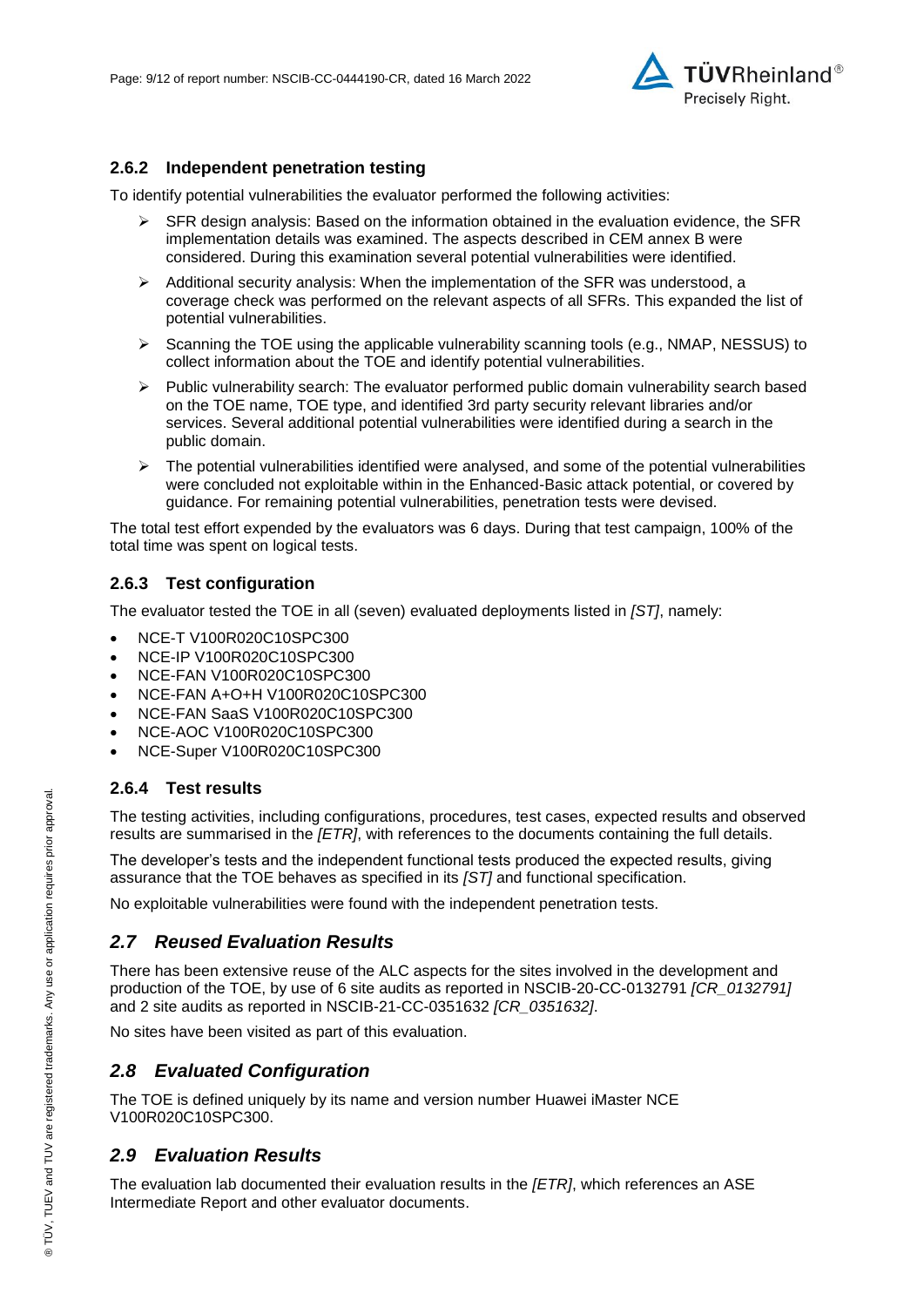

The verdict of each claimed assurance requirement is "**Pass**".

Based on the above evaluation results the evaluation lab concluded the [Huawei iMaster NCE](#page-0-3)  [V100R020C10SPC300,](#page-0-3) to be **CC Part 2 conformant, CC Part 3 conformant**, and to meet the requirements of **EAL [4](#page-4-0) augmented with ALC\_FLR.2**. This implies that the product satisfies the security requirements specified in Security Target *[ST]*.

The Security Target claims 'strict' conformance to the Protection Profile *[PP]*.

#### *2.10 Comments/Recommendations*

The user guidance as outlined in section [2.5](#page-7-0) ["Documentation"](#page-7-0) contains necessary information about the usage of the TOE. Certain aspects of the TOE's security functionality, in particular the countermeasures against attacks, depend on accurate conformance to the user guidance of both the software and the hardware part of the TOE. There are no particular obligations or recommendations for the user apart from following the user guidance. Please note that the documents contain relevant details concerning the resistance against certain attacks.

In addition, all aspects of assumptions, threats and policies as outlined in the Security Target not covered by the TOE itself must be fulfilled by the operational environment of the TOE.

The customer or user of the product shall consider the results of the certification within his system risk management process. For the evolution of attack methods and techniques to be covered, the customer should define the period of time until a re-assessment for the TOE is required and thus requested from the sponsor of the certificate.

The strength of the cryptographic algorithms and protocols was not rated in the course of this evaluation. This specifically applies to the following proprietary or non-standard algorithms, protocols and implementations: none.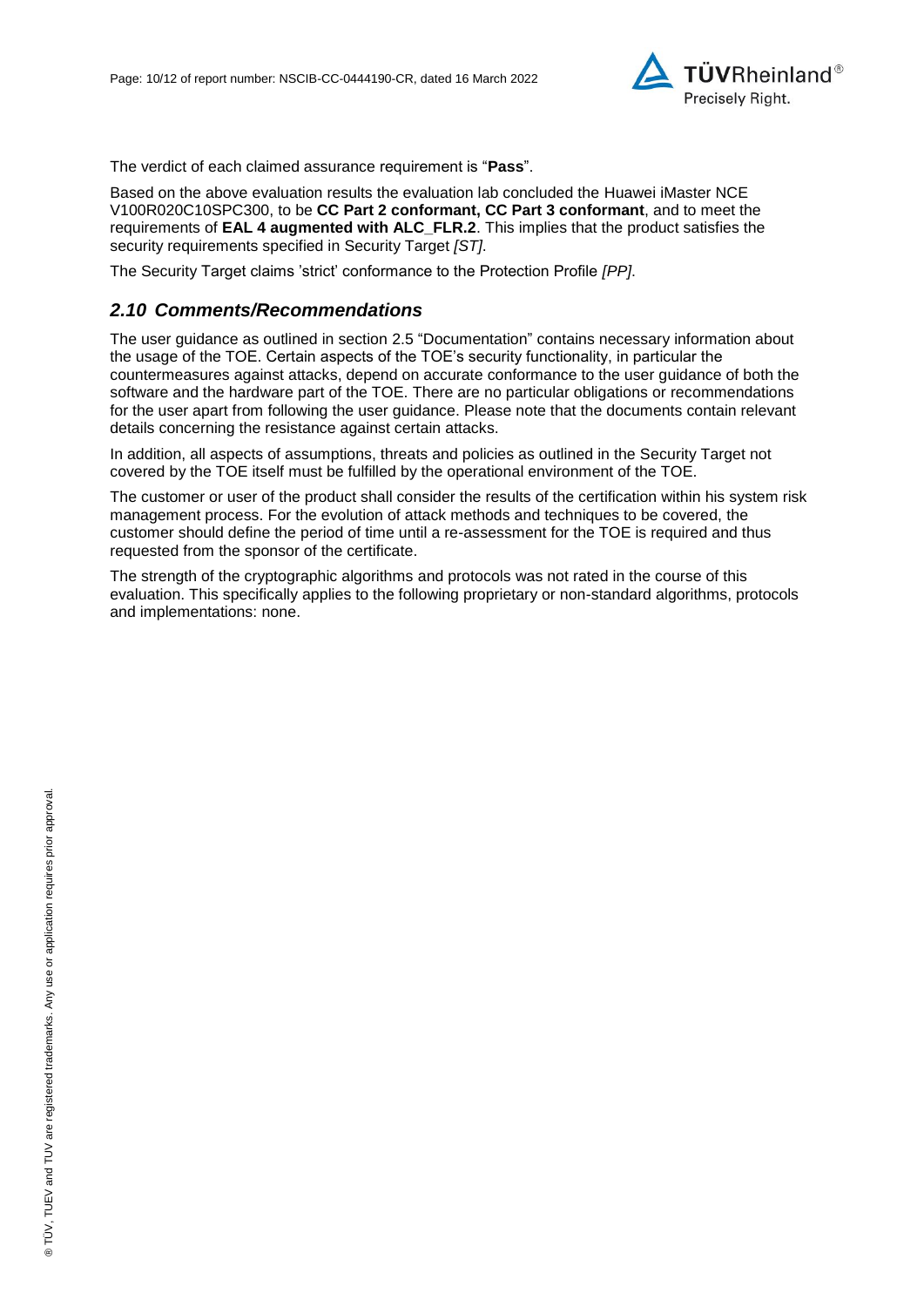

# **3 Security Target**

The CC HUAWEI iMaster NCE V100R020C10 - [Security Target, Version 1.9, 10 March 2022](#page-11-0) *[ST]* is included here by reference.

### **4 Definitions**

This list of acronyms and definitions contains elements that are not already defined by the CC or CEM:

| 1&A          | Identification and Authentication                               |
|--------------|-----------------------------------------------------------------|
| ΙT           | Information Technology                                          |
| <b>ITSEF</b> | <b>IT Security Evaluation Facility</b>                          |
| JIL          | Joint Interpretation Library                                    |
| <b>NBI</b>   | North Bound Interface                                           |
| NE.          | <b>Network Element</b>                                          |
| <b>NSCIB</b> | Netherlands Scheme for Certification in the area of IT Security |
| O&M          | Operations and Management                                       |
| <b>OSS</b>   | <b>Operation Support System</b>                                 |
| PP.          | <b>Protection Profile</b>                                       |
| SaaS         | Software as a Service                                           |
| <b>SDN</b>   | <b>Software Defined Network</b>                                 |
| <b>TOE</b>   | Target of Evaluation                                            |